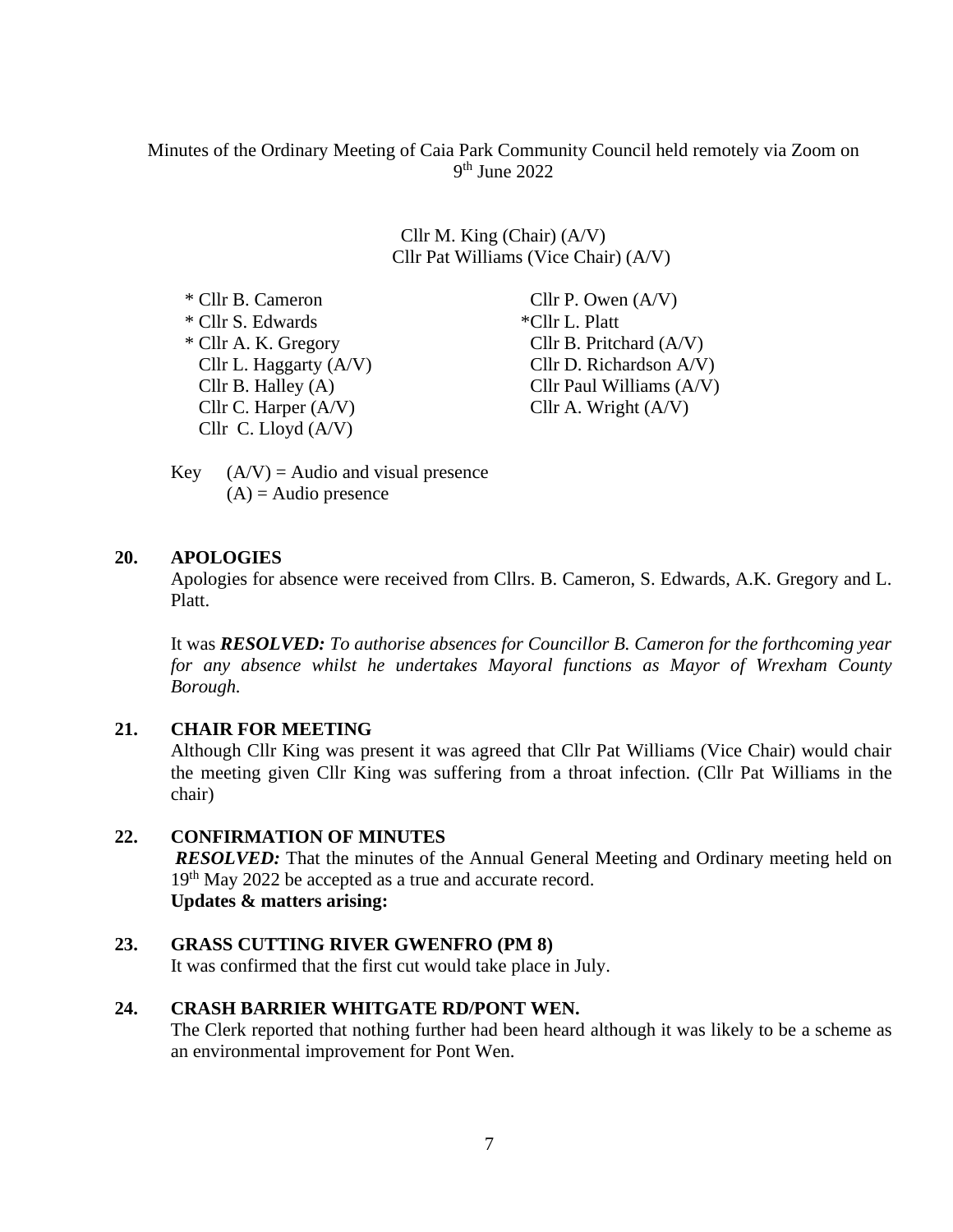#### **25. DECLARATION OF MEMBER'S INTERESTS**

There were no interests declared.

# **26. POLICE MATTERS**

Sgt Lewis had emailed her apologies for non-attendance just prior to the meeting so was not present to explain the Police crime stats as requested in May.

As there was no Police presence, the meeting moved on to the next item of business.

## **27. MEMBERS REPORTS**

- **(i)** Cllr Pat Williams: Made reference to an invitation to attend a Foodbank event to be held at St Margaret's Church Hall on 30<sup>th</sup> June from 7-8pm. It was agreed to circulate details to Members.
- **(ii)** Cllr B. Halley Referred to the Jubilee celebration tea parties and the respite holiday for older people at Llandudno, both of which were very much enjoyed and appreciated.

# **28. CORRESPONDENCE**

**(i) Harworth Group - Pre planning application consultation for the development of land off Cefn Road, Wrexham**

Members reported that extensive publicity had taken place regarding this proposal. The Clerk advised that the Community Council, as a consultee, were invited to comment on the proposals prior to a planning application being submitted to the Local Planning Authority. He gave some background information on how the site came to be considered and included in the Draft Local Development Plan which the previous community council had objected to in 2016 as follows:

"Caia Park Community Council considered the preferred strategy at their meeting held on Thursday  $10^{th}$  March 2016.

The Members present unanimously supported the following resolution in respect of the strategy which I would be grateful if you could regard as their response to the consultation.

That Caia Park Community Council objects to the growth levels set out for Wrecsam in the Local development Plan preferred strategy, whilst acknowledging that these housing numbers are being forced on Wrecsam by Welsh Government / Planning Inspectorate.

We object to the use of flawed population projections, there is no local need for the level of housing proposed and we have serious concerns about the impact of this level of development on local roads, the hospital, doctors, schools and other general infrastructure, as well as the impact on our environment and the destruction of our green barrier.

Secondly, we object specifically to the inclusion of green fields adjacent to the Cefn Road, including Ysgol Morgan Llwyd school playing fields, and proposals for 1,300 new houses. Such a level of development would have a huge impact on congestion locally as well as destroying our open green space. "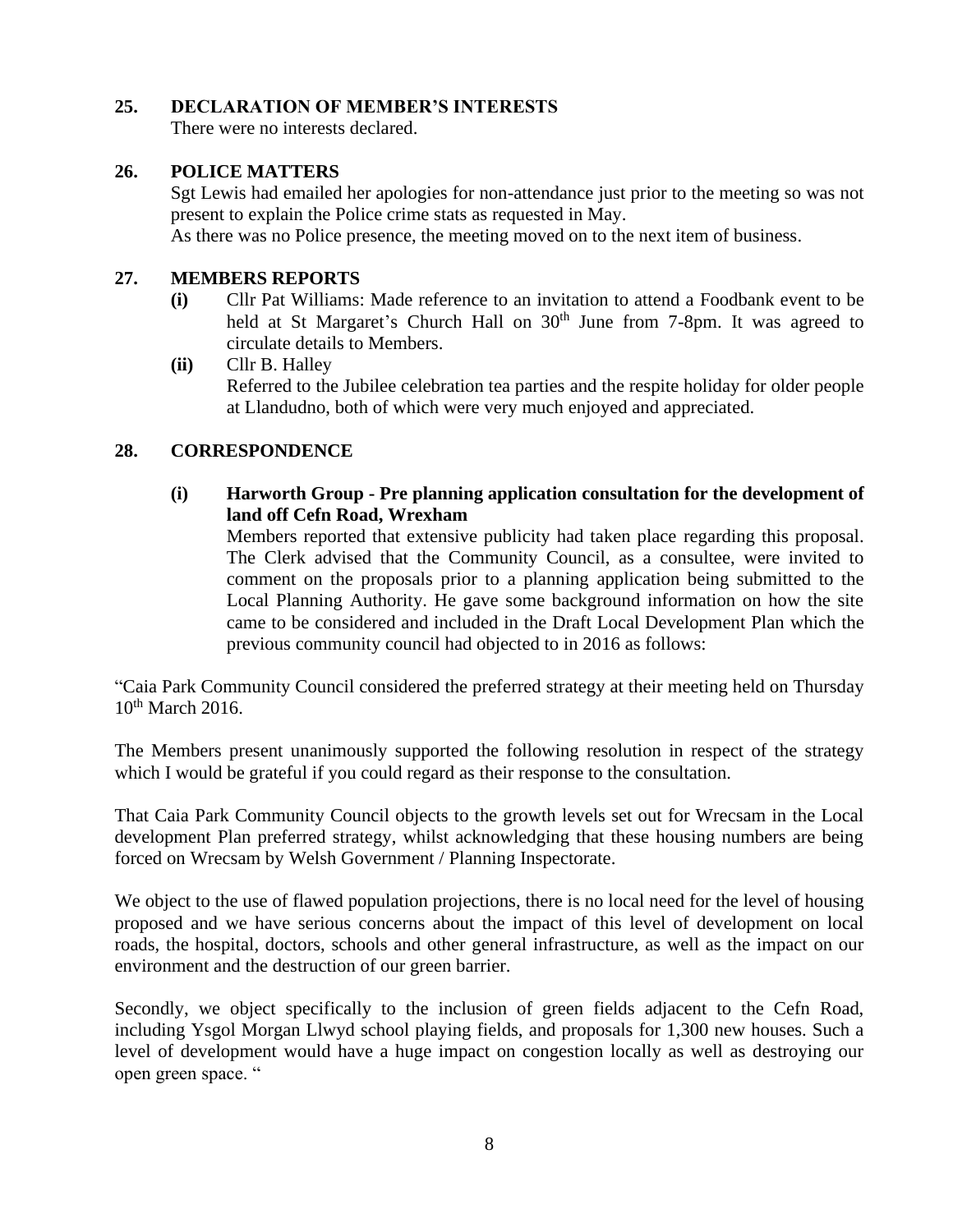It was agreed to respond to the consultation as follows:

- The Community Council did not support the inclusion of this land in the draft Local Development Plan and still maintain their objection to it being developed. The LDP enquiry has not reached its conclusion on housing need or proposed allocated sites and so any proposals in advance of the final report are **premature** particularly given the site has certain features such as the use of best and most versatile agricultural land, the need to consider mineral deposits and how that will be handled etc.
- The real concerns about how the strain on services will be addressed (schools and medical facilities) particularly if the whole of key strategic site 2 is developed "peacemeal" or in a minimum of three phases. Who takes the legal responsibility in ensuring a new school is provided, for example, if it is reliant on funding from the other two sites?
- The pressure this development would put on the Cefn Road (Greyhound roundabout) if allowed **before** the new road through the estate and terminating on the roundabout on the A534/A5116 is constructed.
- The medical facilities in and around the site are severely lacking. Two of the nearest surgeries at Hillcrest and Borras are, in the opinion of Members, dysfunctional at best. A clear statement from Betsi Cadwalladr University Health Board should accompany any planning application.
- A clear statement on the effect on phosphates entering the Dee should also be submitted as this is a serious issue highlighted by both the LPA and NRW.
- The loss of green spaces and the effect on the landscape

It was further agreed to inform Besti Cadwaladr University Health Board of the current consultation in case they had not been informed.

## **29. PLANNING APPLICATIONS**

*RESOLVED: There were no objections to the following applications*

- **(i) P/2022/00498 Delta Dance Academy, Queensway, Wrexham.** Erection of covered area
- **(ii) P2022/0504 18 Yorke Street, Wrexham** Removal of chimneys (in retrospect)

## **30. FINANCIAL MONITORING**

The Financial Statement for period ending 31st May 2022 was submitted. *RESOLVED: That the financial statements for the period be received and adopted.*

## **31. ACCOUNTS FOR PAYMENT**

*RESOLVED: That the accounts for payment in June 2022 be paid*

|         | D.D. Pace Telecom               | <b>Advice Service</b> | $*406.27$ |         |
|---------|---------------------------------|-----------------------|-----------|---------|
|         |                                 | General Admin         | $*268.99$ | 675.26  |
| D.D. 02 |                                 | <b>Advice Service</b> | $*42.88$  |         |
|         |                                 | Comm Agent            | $*21.44$  | 64.32   |
|         | 7757 Pentre Gwyn Older People's |                       |           |         |
|         | Group (Jubilee Party            | s.137 donation        |           | 1000.00 |
|         | 7758 Caia Environmental Group   | s.137 donation        |           | 610.00  |
|         |                                 |                       |           |         |